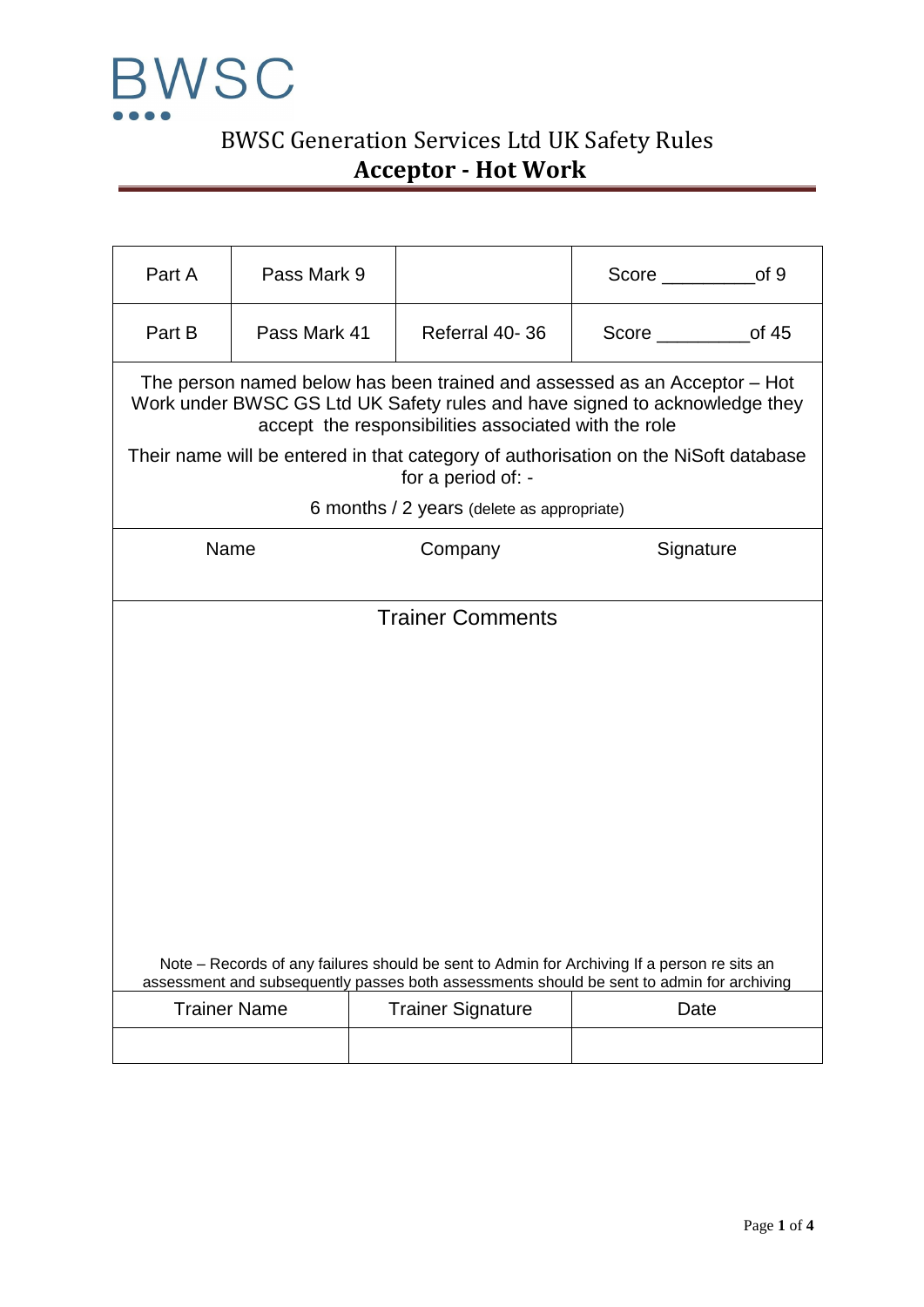## **Part A**

### **Any question incorrectly answered in Section A will result in a referral with your examiner after the test.**

**For each question, please circle TRUE or FALSE as applicable.**

#### **The following must be in place prior to Hot Work commencing: -** Circle True or False

|   | Valid Hot Work Certificate displayed at the location of the Hot Work                | <b>TRUE</b> | <b>FALSE</b> |
|---|-------------------------------------------------------------------------------------|-------------|--------------|
| っ | Safety Document accepted by an Acceptor Hot Work and Hot Work Certificate<br>signed | <b>TRUE</b> | <b>FALSE</b> |
| 3 | Trained fire watch person in attendance at the hot work location                    | <b>TRUE</b> | <b>FALSE</b> |
| 4 | All precautions in place as stated on the Hot Work Certificate                      | <b>TRUE</b> | <b>FALSE</b> |
| 5 | All members of the working party trained as fire watch and in Hot Work              | <b>TRUE</b> | <b>FALSE</b> |

#### **Which of the following statements is true or false: - Circle to True or False**

| 6 | If the Hot Work Certificate expires Hot Work may continue with the agreement<br>of the Safety Controller              | <b>TRUE</b> | <b>FALSE</b> |
|---|-----------------------------------------------------------------------------------------------------------------------|-------------|--------------|
|   | To receive a Safety Document for Hot Work you need to be an Acceptor Power<br>Plant and an Acceptor Hot Work          | <b>TRUE</b> | <b>FALSE</b> |
| 8 | The Acceptor Hot Work ensures a Fire Watch is maintained for a minimum of<br>60 minutes after all hot work has ceased | <b>TRUE</b> | <b>FALSE</b> |
| 9 | The Fire Watch Person shall maintain the fire watch when welder takes a<br>break                                      | <b>TRUE</b> | <b>FALSE</b> |

## **Part B**

## **The following considerations must be made before allowing Hot Work at BWSC GS**

| <b>Ltd locations: -</b> |                                                                   | Circle True or False |              |
|-------------------------|-------------------------------------------------------------------|----------------------|--------------|
|                         | Moving the work to the workshop or other Designated Hot Work area |                      | TRUE   FALSE |
|                         | Practical alternative to hot work                                 |                      | TRUE FALSE   |

### **The following activities are classified as Hot Work at BWSC GS Ltd locations: -**

| 3  | <b>Grinding Metalwork</b>                           | <b>TRUE</b> | <b>FALSE</b> |
|----|-----------------------------------------------------|-------------|--------------|
| 4  | Using a butane soldering torch                      | <b>TRUE</b> | <b>FALSE</b> |
| 5  | <b>Mechanical Bolting</b>                           | <b>TRUE</b> | <b>FALSE</b> |
| 6  | Hand Filing                                         | <b>TRUE</b> | <b>FALSE</b> |
| 7  | <b>Brazing</b>                                      | <b>TRUE</b> | <b>FALSE</b> |
| 8  | Trimming Scaffold Poles with a grinder              | <b>TRUE</b> | <b>FALSE</b> |
| 9  | Dousing any flames with water to keep the work cool | <b>TRUE</b> | <b>FALSE</b> |
| 10 | Bolting instead of welding                          | <b>TRUE</b> | <b>FALSE</b> |
| 11 | Threaded pipe rather than soldering                 | <b>TRUE</b> | <b>FALSE</b> |
| 12 | Grinding instead of oxy-acetylene cutting           | <b>TRUE</b> | <b>FALSE</b> |
| 13 | Hand filing instead of grinding                     | <b>TRUE</b> | <b>FALSE</b> |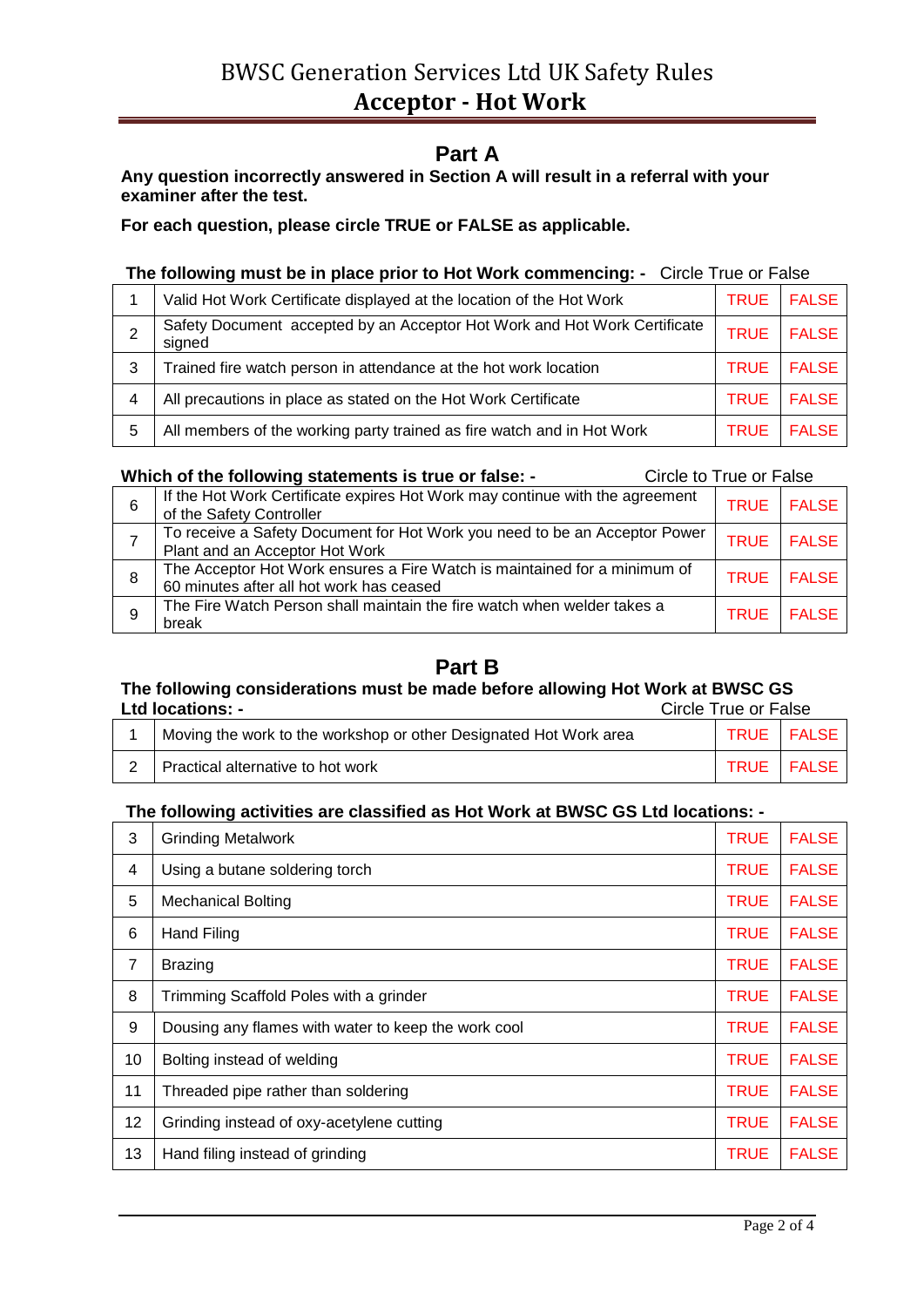# BWSC Generation Services Ltd UK Safety Rules **Acceptor - Hot Work**

| Soldering instead of brazing<br>14<br><b>FALS</b> |  |
|---------------------------------------------------|--|
|---------------------------------------------------|--|

### **The following hazards are specifically associated with Hot Work: -** Circle True or False

| 15 | Fire/Explosion                  | <b>TRUE</b> | <b>FALSE</b> |
|----|---------------------------------|-------------|--------------|
| 16 | Drowning                        | <b>TRUE</b> | <b>FALSE</b> |
| 17 | Oxygen Depletion                | <b>TRUE</b> | <b>FALSE</b> |
| 18 | Cramp                           | <b>TRUE</b> | <b>FALSE</b> |
| 19 | <b>Burns</b>                    | <b>TRUE</b> | <b>FALSE</b> |
| 20 | <b>Exposure to Moving parts</b> | <b>TRUE</b> | <b>FALSE</b> |
| 21 | Poisonous Fumes/Vapours         | <b>TRUE</b> | <b>FALSE</b> |

# **Which of the following are responsibilities of the Acceptor - Hot Work: -**

|    | Circle True or False                                                                                              |             |              |
|----|-------------------------------------------------------------------------------------------------------------------|-------------|--------------|
| 22 | Designates a trained fire watch person                                                                            | <b>TRUE</b> | <b>FALSE</b> |
| 23 | Ensures a fire watch is maintained for a minimum of 90 minutes after all hot<br>work has ceased                   | <b>TRUE</b> | <b>FALSE</b> |
| 24 | Carries the Fire watch Certificate with him at all times                                                          | <b>TRUE</b> | <b>FALSE</b> |
| 25 | Considers alternatives to hot work as part of the work planning process                                           | <b>TRUE</b> | <b>FALSE</b> |
| 26 | Ensures the control measures on the Hot work Certificate are maintained<br>during Hot Work and Fire Watch periods | <b>TRUE</b> | <b>FALSE</b> |

#### **If the requirement for Hot Work is identified during the work process the following**  shall be carried out: -

| 27 | Hot Work to continue under the supervision of the Permit Acceptor                                      |             | TRUE FALSE   |
|----|--------------------------------------------------------------------------------------------------------|-------------|--------------|
| 28 | Work to cease until a new Permit, Risk Assessment, Method Statement and<br>Hot Work Certificate issued |             | TRUE FALSE   |
| 29 | Hot Work to start immediately and a new Hot Work Certificate required for the<br>next shift            | <b>TRUE</b> | <b>FALSE</b> |
| 30 | Hot Work to continue with the agreement of the Permit Acceptor                                         |             | TRUE FALSE   |